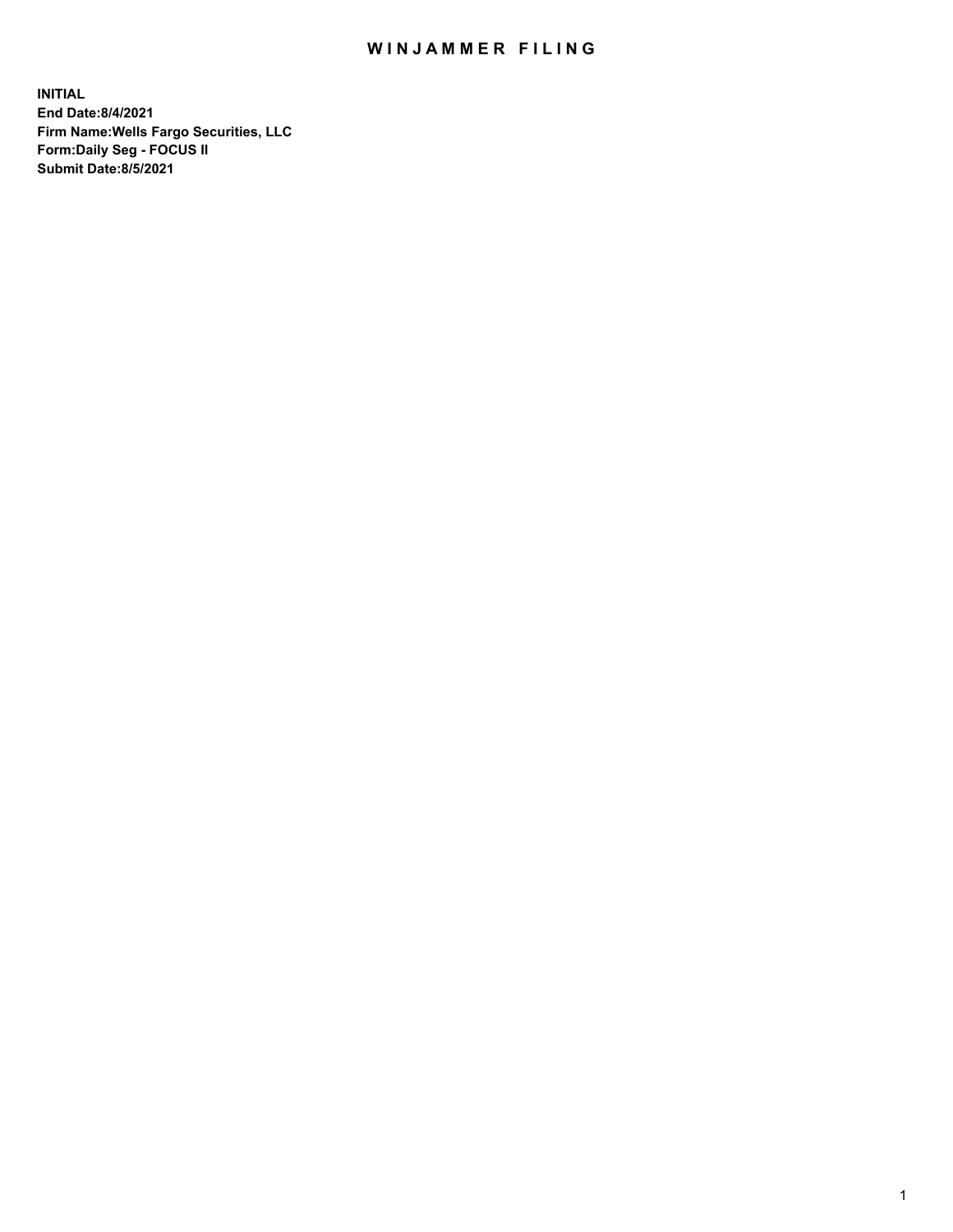**INITIAL End Date:8/4/2021 Firm Name:Wells Fargo Securities, LLC Form:Daily Seg - FOCUS II Submit Date:8/5/2021 Daily Segregation - Cover Page**

| Name of Company                                                                                                                                                                                                                                                                                                                | <b>Wells Fargo Securities LLC</b>                           |
|--------------------------------------------------------------------------------------------------------------------------------------------------------------------------------------------------------------------------------------------------------------------------------------------------------------------------------|-------------------------------------------------------------|
| <b>Contact Name</b>                                                                                                                                                                                                                                                                                                            | <b>James Gnall</b>                                          |
| <b>Contact Phone Number</b>                                                                                                                                                                                                                                                                                                    | 917-699-6822                                                |
| <b>Contact Email Address</b>                                                                                                                                                                                                                                                                                                   | james.w.gnall@wellsfargo.com                                |
| FCM's Customer Segregated Funds Residual Interest Target (choose one):<br>a. Minimum dollar amount: ; or<br>b. Minimum percentage of customer segregated funds required:% ; or<br>c. Dollar amount range between: and; or<br>d. Percentage range of customer segregated funds required between:% and%.                         | 270,000,000<br><u>0</u><br>0 <sub>0</sub><br>0 <sub>0</sub> |
| FCM's Customer Secured Amount Funds Residual Interest Target (choose one):<br>a. Minimum dollar amount: ; or<br>b. Minimum percentage of customer secured funds required:%; or<br>c. Dollar amount range between: and; or<br>d. Percentage range of customer secured funds required between:% and%.                            | 40,000,000<br><u>0</u><br>00<br>0 <sub>0</sub>              |
| FCM's Cleared Swaps Customer Collateral Residual Interest Target (choose one):<br>a. Minimum dollar amount: ; or<br>b. Minimum percentage of cleared swaps customer collateral required:% ; or<br>c. Dollar amount range between: and; or<br>d. Percentage range of cleared swaps customer collateral required between:% and%. | 375,000,000<br><u>0</u><br>0 <sub>0</sub><br>00             |

Attach supporting documents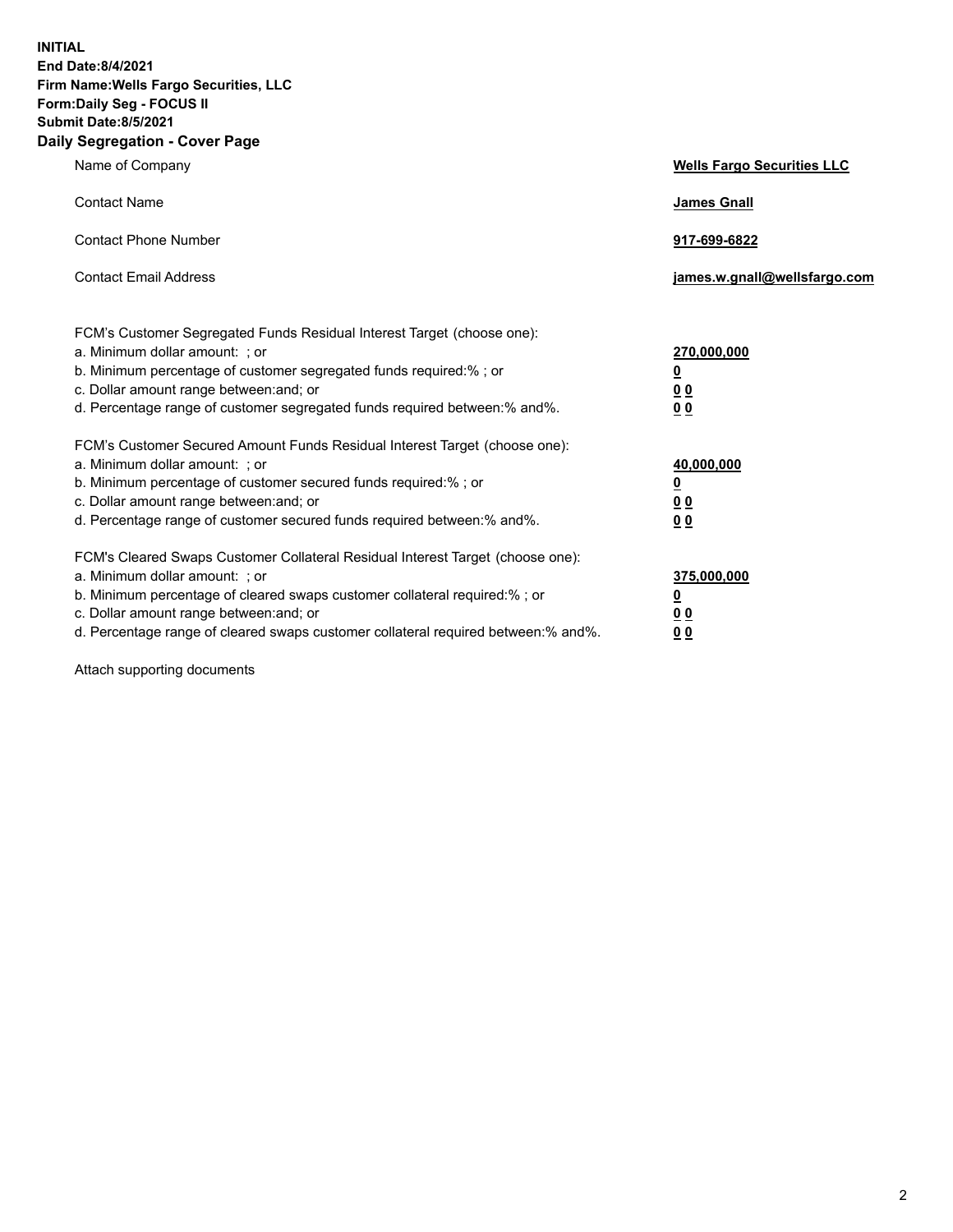**INITIAL End Date:8/4/2021 Firm Name:Wells Fargo Securities, LLC Form:Daily Seg - FOCUS II Submit Date:8/5/2021 Daily Segregation - Secured Amounts** Foreign Futures and Foreign Options Secured Amounts Amount required to be set aside pursuant to law, rule or regulation of a foreign government or a rule of a self-regulatory organization authorized thereunder **0** [7305] 1. Net ledger balance - Foreign Futures and Foreign Option Trading - All Customers A. Cash **187,475,376** [7315] B. Securities (at market) **218,400,860** [7317] 2. Net unrealized profit (loss) in open futures contracts traded on a foreign board of trade **27,461,952** [7325] 3. Exchange traded options a. Market value of open option contracts purchased on a foreign board of trade **28** [7335] b. Market value of open contracts granted (sold) on a foreign board of trade **-14,987** [7337] 4. Net equity (deficit) (add lines 1. 2. and 3.) **433,323,229** [7345] 5. Account liquidating to a deficit and account with a debit balances - gross amount **415,714** [7351] Less: amount offset by customer owned securities **-415,225** [7352] **489** [7354] 6. Amount required to be set aside as the secured amount - Net Liquidating Equity Method (add lines 4 and 5) **433,323,718** [7355] 7. Greater of amount required to be set aside pursuant to foreign jurisdiction (above) or line 6. **433,323,718** [7360] FUNDS DEPOSITED IN SEPARATE REGULATION 30.7 ACCOUNTS 1. Cash in banks A. Banks located in the United States **58,203,524** [7500] B. Other banks qualified under Regulation 30.7 **30,342,790** [7520] **88,546,314** [7530] 2. Securities A. In safekeeping with banks located in the United States **156,683,511** [7540] B. In safekeeping with other banks qualified under Regulation 30.7 **0** [7560] **156,683,511** [7570] 3. Equities with registered futures commission merchants A. Cash **64,225,155** [7580] B. Securities **81,733,564** [7590] C. Unrealized gain (loss) on open futures contracts **-43,906,148** [7600] D. Value of long option contracts **28** [7610] E. Value of short option contracts **-14,987** [7615] **102,037,612** [7620] 4. Amounts held by clearing organizations of foreign boards of trade A. Cash **0** [7640] B. Securities **0** [7650] C. Amount due to (from) clearing organization - daily variation **0** [7660] D. Value of long option contracts **0** [7670] E. Value of short option contracts **0** [7675] **0** [7680] 5. Amounts held by members of foreign boards of trade A. Cash **-55,494,490** [7700] B. Securities **200,116,730** [7710] C. Unrealized gain (loss) on open futures contracts **61,851,974** [7720] D. Value of long option contracts **0** [7730] E. Value of short option contracts **0** [7735] **206,474,214** [7740] 6. Amounts with other depositories designated by a foreign board of trade **0** [7760] 7. Segregated funds on hand **0** [7765] 8. Total funds in separate section 30.7 accounts **553,741,651** [7770] 9. Excess (deficiency) Set Aside for Secured Amount (subtract line 7 Secured Statement Page 1 from Line 8) **120,417,933** [7380]

- 10. Management Target Amount for Excess funds in separate section 30.7 accounts **40,000,000** [7780]
- 11. Excess (deficiency) funds in separate 30.7 accounts over (under) Management Target **80,417,933** [7785]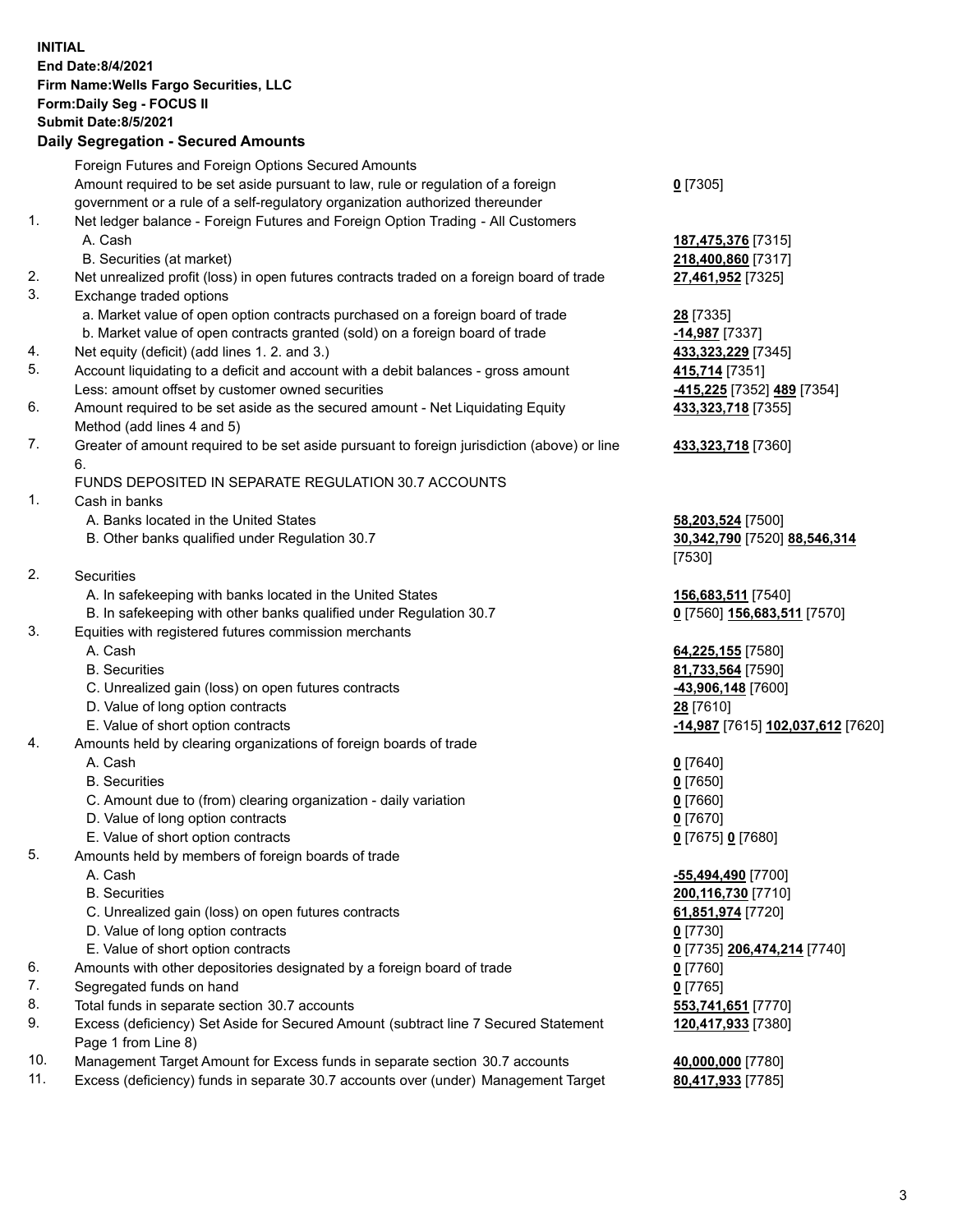**INITIAL End Date:8/4/2021 Firm Name:Wells Fargo Securities, LLC Form:Daily Seg - FOCUS II Submit Date:8/5/2021 Daily Segregation - Segregation Statement** SEGREGATION REQUIREMENTS(Section 4d(2) of the CEAct) 1. Net ledger balance A. Cash **4,071,041,551** [7010] B. Securities (at market) **1,947,627,480** [7020] 2. Net unrealized profit (loss) in open futures contracts traded on a contract market **-1,033,207,789** [7030] 3. Exchange traded options A. Add market value of open option contracts purchased on a contract market **1,620,975,128** [7032] B. Deduct market value of open option contracts granted (sold) on a contract market **-1,601,659,474** [7033] 4. Net equity (deficit) (add lines 1, 2 and 3) **5,004,776,896** [7040] 5. Accounts liquidating to a deficit and accounts with debit balances - gross amount **46,209,648** [7045] Less: amount offset by customer securities **-44,814,420** [7047] **1,395,228** [7050] 6. Amount required to be segregated (add lines 4 and 5) **5,006,172,124** [7060] FUNDS IN SEGREGATED ACCOUNTS 7. Deposited in segregated funds bank accounts A. Cash **204,305,657** [7070] B. Securities representing investments of customers' funds (at market) **280,129,471** [7080] C. Securities held for particular customers or option customers in lieu of cash (at market) **820,537,090** [7090] 8. Margins on deposit with derivatives clearing organizations of contract markets A. Cash **2,227,880,132** [7100] B. Securities representing investments of customers' funds (at market) **800,308,817** [7110] C. Securities held for particular customers or option customers in lieu of cash (at market) **1,127,090,390** [7120] 9. Net settlement from (to) derivatives clearing organizations of contract markets **29,249,261** [7130] 10. Exchange traded options A. Value of open long option contracts **1,620,975,128** [7132] B. Value of open short option contracts **and the set of our of the set of our of the set of our of the set of the set of the set of the set of the set of the set of the set of the set of the set of the set of the set of th** 11. Net equities with other FCMs A. Net liquidating equity **0** [7140] B. Securities representing investments of customers' funds (at market) **0** [7160] C. Securities held for particular customers or option customers in lieu of cash (at market) **0** [7170] 12. Segregated funds on hand **0** [7150] 13. Total amount in segregation (add lines 7 through 12) **5,508,816,472** [7180] 14. Excess (deficiency) funds in segregation (subtract line 6 from line 13) **502,644,348** [7190] 15. Management Target Amount for Excess funds in segregation **270,000,000** [7194] **232,644,348** [7198]

16. Excess (deficiency) funds in segregation over (under) Management Target Amount Excess